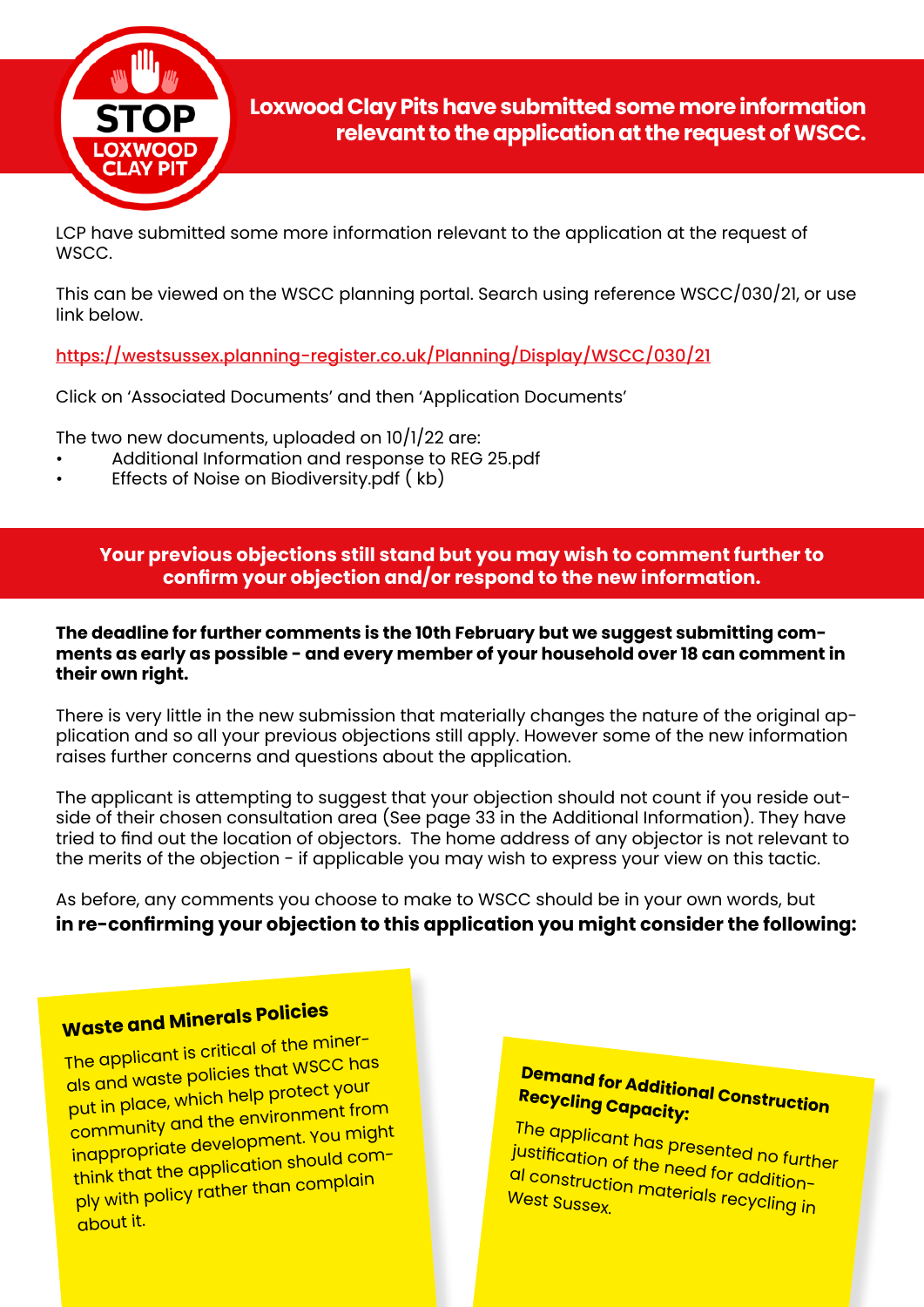

### **Loxwood Clay Pits have submitted some more information relevant to the application at the request of WSCC.**

**Demand for Clay** The application continues to contravene WSCC Minerals Policy M5. The applicant has argue<sup>d</sup> the clay on site is suitable for brick making so WSCC can only consider extraction for that purpose. No other uses for the clay can be considered.

# *Claims by the applicant about the demand for clay and potential uses for it are questionable and unsubstantiated:*

- $\bullet$  Shortfall of clay in Surrey no evidence submitted
- **Creation of a new small brickworks**
- (which would be subject to a separate planning process). The trend is for consolidation of brickmaking companies.
	- **Comparison with Ibstock Swanage is irrelevant**
- $\;\;\blacklozenge\;$  They are owned by the largest UK brickmaker
	- $\overline{\bullet}$  They have their own on site clay pit
- 
- **o** Potential customers for the clay no specific customers named. Clay is a low value mineral and is uneconomic to transport.

LCP continually refer to the West Hoathly brickworks. This is now closed and is of no relevance to the application. The applicant suggests the closure is an example of failing WSCC policy whereas it is a straightforward commercial decision by Ibstock Brick.

LCP also suggest Pitsham Brickworks is relevant but it is not as they use a different type of clay, i.e. not Weald Clay.

### **PROWs and Safety**

The applicant no longer proposes to request the closure of the footpath along the northern boundary of the site (PROW 792-1) but is silent on the related consequences:

- $\bullet$  How will the impact for PROW users be mitigated (noise, dust, loss of amenity and tranquillity)
- **e** Safety concerns. No details about boundary security fencing around a site which will have deep pits.

PROW users and HGV will still share PROW 795.

An automatic barrier being placed where the HGV access crosses bridleway 3240 and foot path does not fully address the following points:

- **A** single barrier can only be placed on one side of the bridleway. However, HGV traffic will travel in both directions
- **.** No mention of how this will be powered
- **I** It is not clear how the risk to public users of the path will be mitigated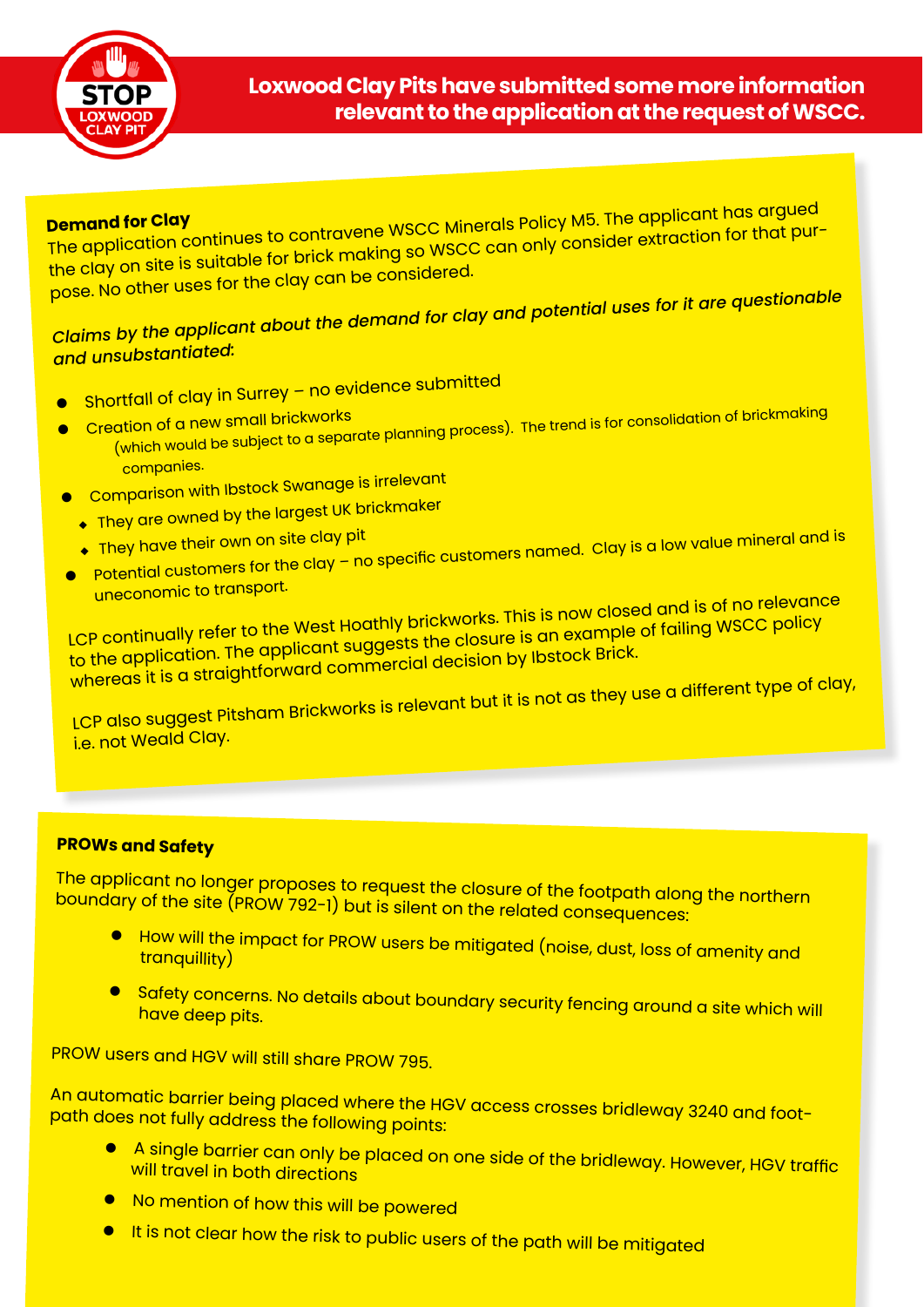

# **Ownership and Biodiversity**

The applicants contradict themselves within their own documents. They state that "The owners of Loxwood Clay Pits Limited are not the same as the owners of Pallinghurst Woods."

In contradiction, they then state that they will mitigate biodiversity loss through gains on the woodland which is in common control by the Danhash family and LCP.

Which is it? It can't be both ways.

Regardless, this assumption cannot be relied upon as ownership of LCP and/or the woodland<br><sup>could</sup> change at any time.

## **Ecology and Water Neutrality**

We note that the applicant has now submitted a Habitats Regulations Assessment (HRA). However, the woodland supports many interesting species of wildlife which have not been fully taken into account.

This area is well recognised by numerous authorities as being water stressed. The applicant has made no attempt to provide details of how they will overcome the water-stress issues which exist.

The new Bat Survey is insufficient. It only covers very few specific trees in the direct development site and does not cover the wider woodland area which will be affected and disrupted by the development. The survey examined the trees, some of which it is planned to fell, for roosting bats. It has ignored the use of the woods by bats commuting or travelling to their foraging areas.

The report to inform a HRA underestimates the distance that should be considered for Barbastelle bats foraging and commuting from the Mens Special Area of Conservation. Suitable habitat features are present across the proposed site and its immediate surroundings.

The Bat Survey errs in referring to Horsham District wildlife and biodiversity policies. The site is in Chichester district.

The applicant does not mention the Duty conferred on the District (NERC 2006) to have regard to biodiversity, and, do not mention the status/legal position of the European Protected Species as updated since leaving the European Union, eg. Barbastelle Bat.

In the UK, around 41% of species have declined in abundance since 1970 due to environmental pressures like habitat loss. A Biodiversity Emergency was declared in 2019 by the IPBES. That underscores the importance of this area.

The additional information provided has not addressed the fundamental flaws in the original application and, given the detrimental impacts on the woodland and its surrounds, should be REFUSED.